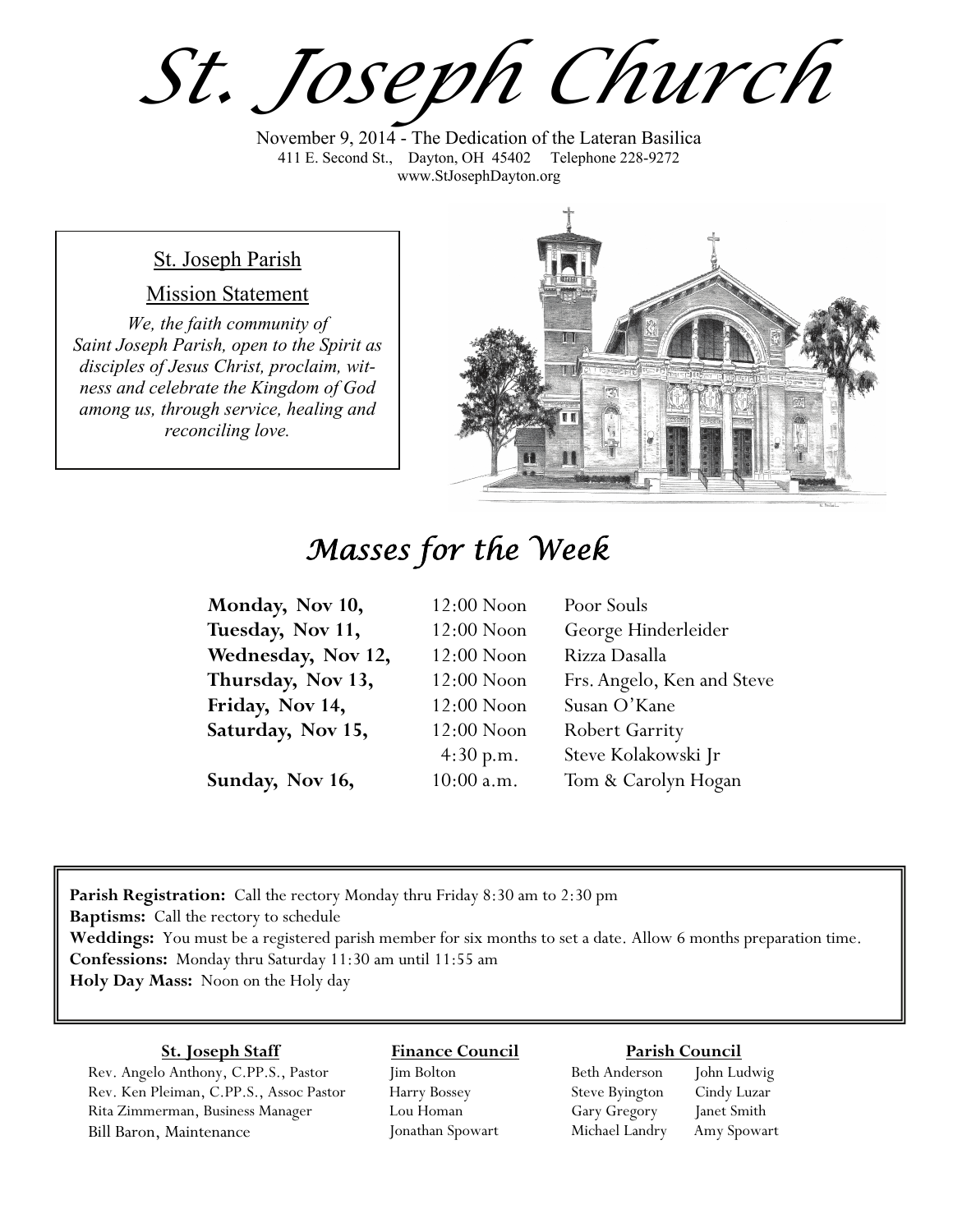# *St. Joseph Update Rest in the Peace of Christ Dorothy Grant Jerry Gray Joseph Kraft Helen Moore Marjorie Niederman*  Rest In Peace

### *Veterans Day Prayer November 11th*

Help us, dear God, to see your face in every Veteran we encounter. Guide us as we imagine new ways to support Veterans and their families. Bring healing and peace to all who have been wounded physically, mentally and spiritually during wartime. Help us bring your saving grace to heal the invisible wounds of war. We ask through Christ our Lord. Amen.



## *Coffee and Donuts*

Join us today following the 10:00 Mass for coffee and donuts in the school cafeteria.

### *Knights of Columbus Dayton Council 500 Turkey Dinner Sunday, Nov. 9th, 1 to 3:00PM*

 Please join us for a fresh turkey dinner including potatoes, stuffing and gravy for only \$5.00 per person and a can of vegetables or fruit for the food pantry. We are also asking for your participation with a small side dish of either a vegetable, designated by a last name starting with A thru M, or a dessert with a last name starting with N thru Z.

RSVP, a must, for dinner and please notify us of your side dish selection by Tuesday, 11/4/2014 by phoning Larry Clark  $\omega$  937-470-3594. No walk ins for this event, please. Come and share an afternoon and dinner with friends and other guests of the council. Thank You.

### *I Believe in Marriage*

I Believe in Marriage Speakers Series will hold its final Date Night for Married and Engaged Couples on **Sunday, November 9, 2014** from 6:30-8:30 PM at St. Joseph Church on Second St., Dayton, in the school cafeteria. The topic will be "Sacramental Marriage" and the presenter will be Fr. Eric Bowman. If needed babysitting is available by calling the parish office (228-9292).

Also, please mark your calendar for the "I Believe in Marriage" Dinner and Dancing Date Night, February 13, 2015 at the K of C Hall on Bainbridge St.

### *Financial Information*

Collection for November 2nd \$6682.00

Charity \$155.00

**Thank You!** 

## *Prayer List*

 *Please keep the following people in your prayers. Please call the rectory if you would like someone added to the prayer list.* 

*Patricia Bornhorst Bennett Hart Greg Bowers Marie Henry Susan Busch Brittany Keirns Pamela Cabrera Randy Kramer Fran & Al Dabrowski Bill Lauber Joyce Craig Chris Luehrs Nancy Dolan Lindsey Luehrs George Dopf Milo Nickles Rachel Dudley Joe Moretto Earl Evans Jr Robert Morris Mary Fiste Anna Pole Joseph Franchina Stephanie Potter Darrel Francis Isaiah Ramsey Gail Gaeth Tony Riggs Richard Gill Gerry Slattery Jim Hanerty Ed Sullivan Dan Hartke Betty Wenzel*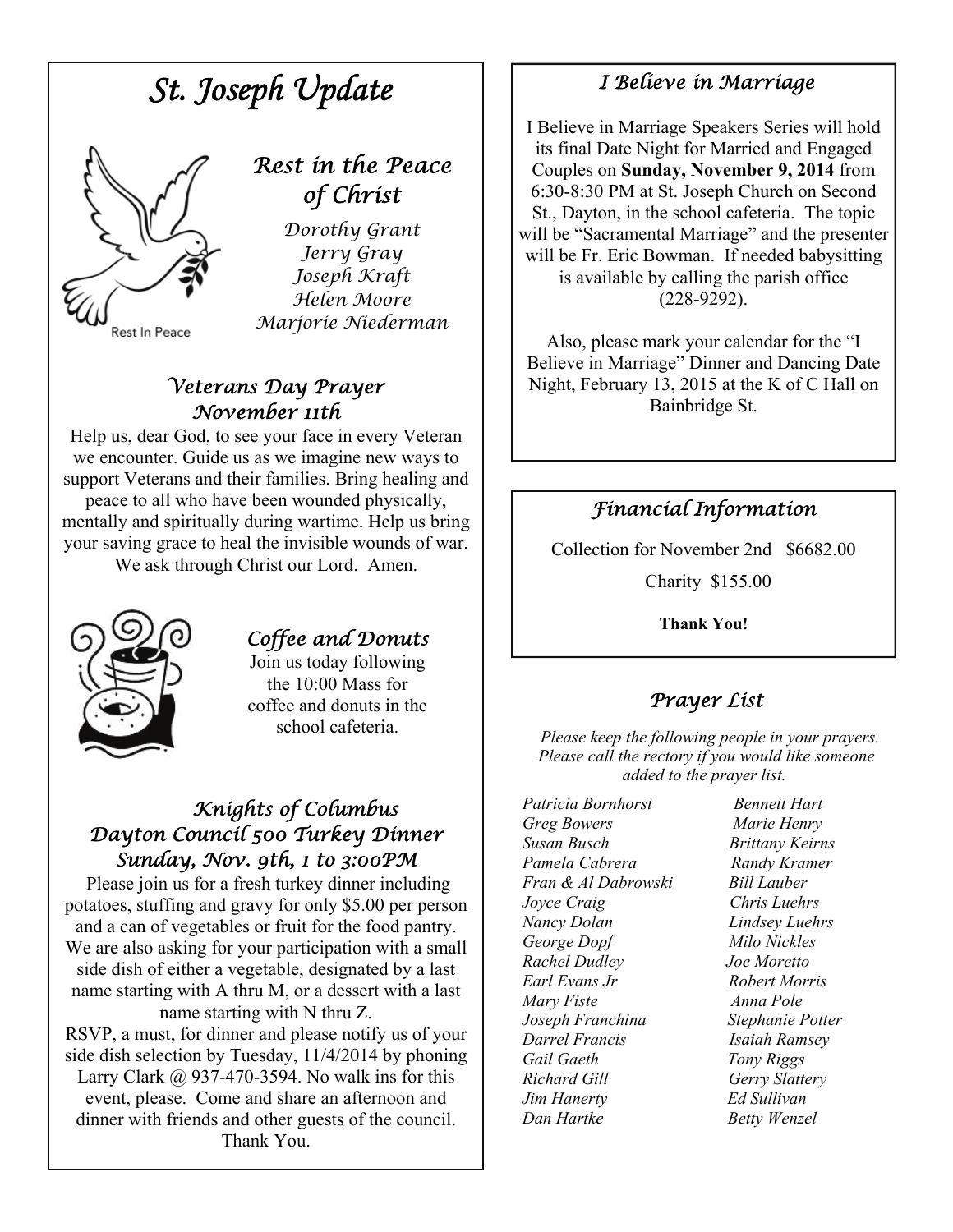# *Pastor's Corner*

### **The Dedication of the Lateran Basilica**

As a young boy I remember going to my parish church of St. Joseph's and being in awe of the size and beauty and mystery that was found in this special place. It was God's house and we were taught to reverence the space as holy, using all of our senses in prayer.

Today we celebrate the Feast of the Dedication of the Basilica of St. John Lateran in Rome, a very special church in the life of Catholicism. Many people think that St. Peter's Basilica is the Pope's main church, but this is not true. St. John Lateran is the Pope's Church, the cathedral of the Diocese of Rome. St. John's is given special recognition because it is the oldest church of Rome and the highest ranking church in the world.

Historically, the first church built on the site of St. John Lateran dates back to the 4th century when Emperor Constantine converted to Christianity. Constantine gave the property of the Lateran Palace to the Pope so that it could become his church and residence. Over the centuries the church suffered various destructive events. The present structure of the basilica was commissioned in 1646 by Pope Innocent X, its imposing structure and artistic beauty puts you in awe of the power and glory of God.

Why bother to celebrate the dedication of a Church so far away from us? St. John Lateran has the distinction of being the mother of all churches and is the spiritual home of all the people of the church. Today's feast reminds us of the importance of the church building as sacred space set apart for our encounter with God. This is not to say that we have confined God to a place. God is everywhere. Yet, we can say that God makes his glory known in a number of ways such as in churches, in special people or through life experiences. In our churches we encounter the living God in a special way through the Eucharist which binds us together as one body.

Today's readings help to put this into perspective. St. Paul reminds us that we are the "temple of God." Therefore, it is important that we have a strong foundation so that God can make of us a living temple of his glory. God is counting on us to be his living presence in the world today.

In the gospel we see that the Temple, an ancient symbol of the presence of God among the Jewish people, had become a marketplace with too much emphasis on the buying and selling of animals for the sacrifice. This lack of reverence for this holy place reflected the lack of reverence and faith in the lives of the people. No doubt Jesus remembered the importance of the Temple as he recalled the vision from the Prophet Ezekiel. The people needed the cleansing waters of the Temple to bring them back to life. Jesus gives himself to us so that we might be cleansed of our sin and made ready to be living witnesses of His truth and love.

Today is a day to celebrate the Church—the domestic church, the parish church and the mother church of the world. Just as these places are holy, so too we are to see ourselves as temples of God's Spirit and to reverence the presence of God within ourselves and in one another.

Fr. Angelo